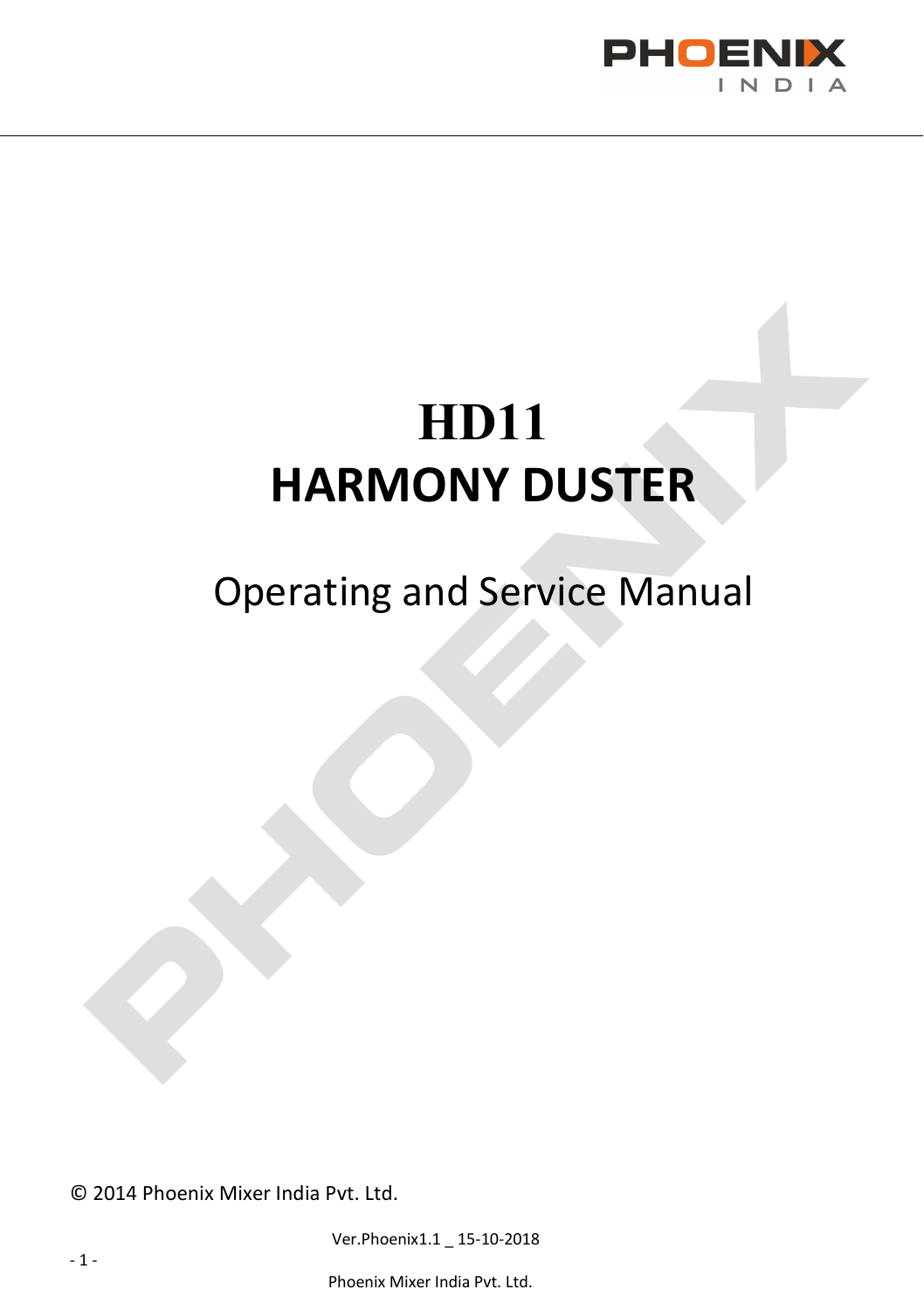

User's Manual Harmony | Duster

#### HARMONY DUSTER

Version Phoenix 1.0 \_ 15-08-2014

© COPYRIGHT 2008, Phoenix Mixer India Pvt. Ltd. all rights reserved.

No part of this manual may be reproduced in any form, or by any means, electronic or mechanical, including photocopying and recording, without prior written permission of Phoenix.

Information in this manual is subject to change without notice and does not represent a commitment on the part of Phoenix.

Unless otherwise indicated, all references to companies, names, data and addresses used in the screens and / or examples are purely coincidental and serve only to clarify the use of the Phoenix Duster.

Phoenix shall not be liable for technical or editorial errors or omissions made herein; nor for incidental or consequential damages resulting from the performance or use of this material.

If you require additional copies of this manual or further technical information about it, please write to:

Phoenix Mixer India Pvt. Ltd. Plot No 7, Collage Road, Vadkun, Dahanu Road- 401602, Dist: Palghar, Maharashtra, INDIA. Phone: + 91-2528 221120 www.phoenixmixer.com

An ISO 9001:2015 Certified Company

Printed in India

Ver.Phoenix1.1 \_ 15-10-2018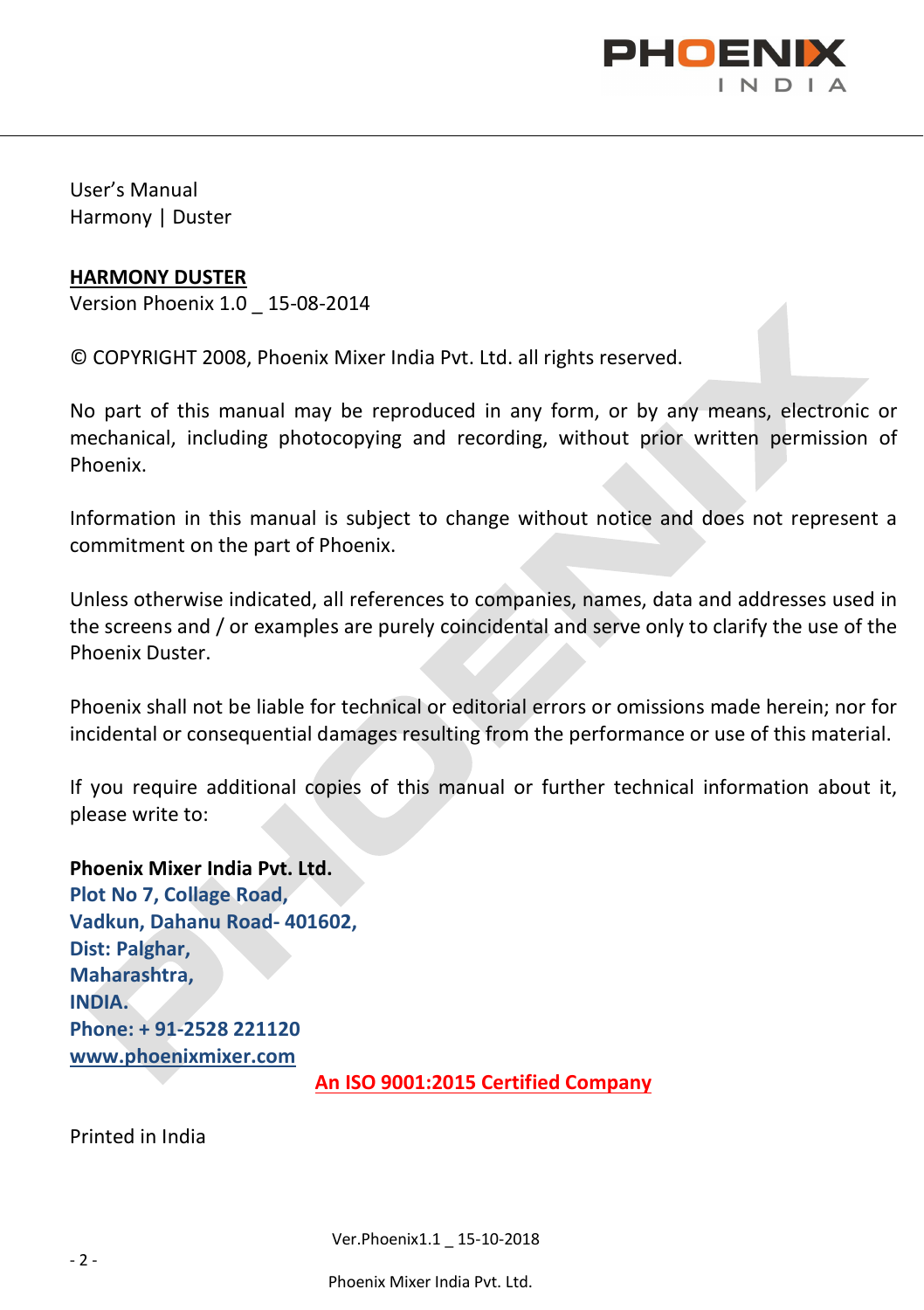

 $\mathcal{A}$ 

#### INDEX

| 1. |   |
|----|---|
| 2. |   |
| 3. |   |
| 4. |   |
| 5. | 8 |
| 6. |   |
| 7. |   |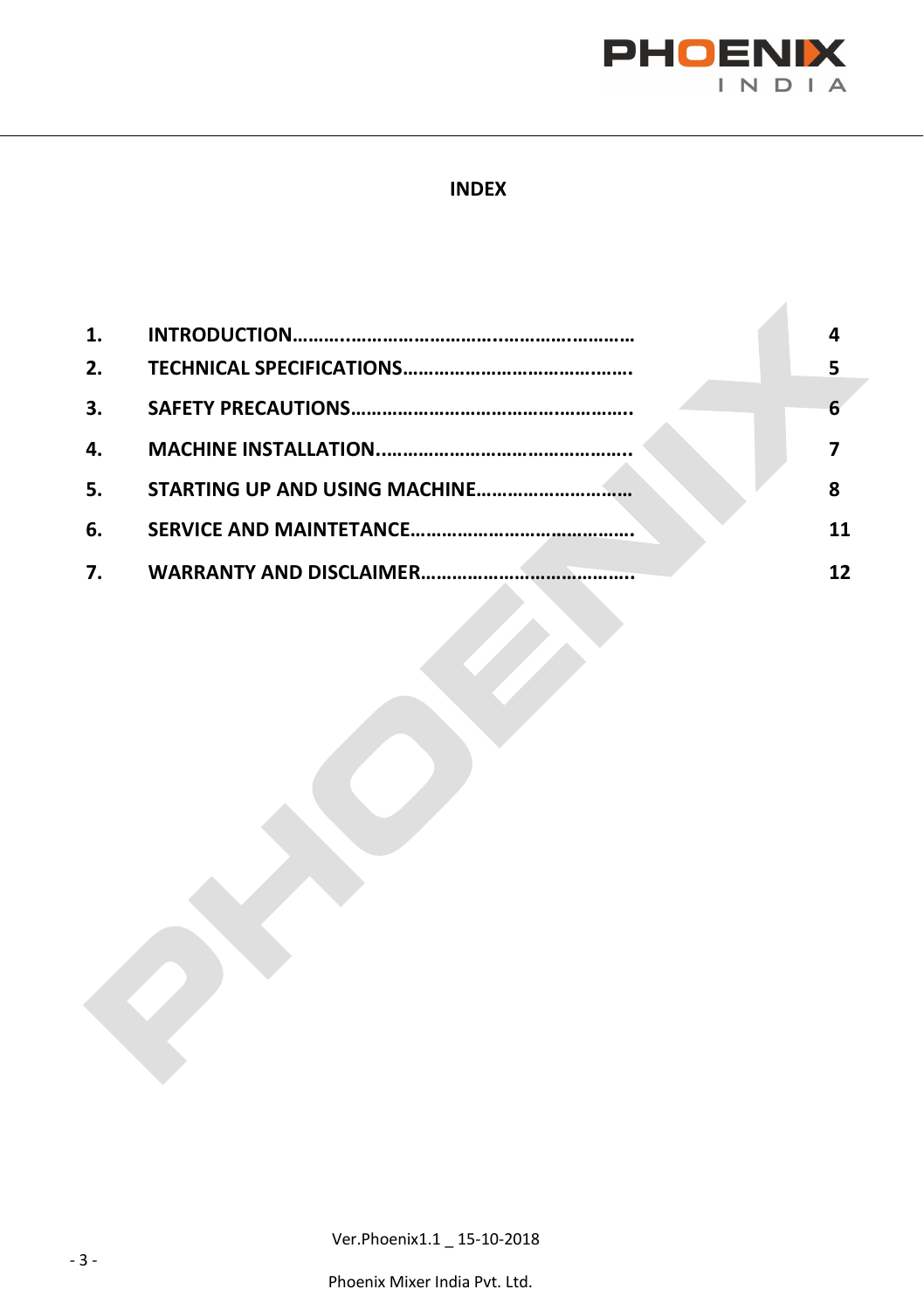

### 1. INTRODUCTION

By choosing our Phoenix Harmony Duster, you have selected a product which represents the result of intensive research in the field of high-tech powder dusting application and a product which is assured to have a long life with negligible service & precise and consistent performance.

The handbook explains how to install a Phoenix Harmony Duster and provides all the necessary information in order to ensure easy use and good maintenance.

It is very important to read the handbook carefully and completely before implementing any task on the Duster, in order to work with the machine in perfect conditions.

#### This handbook should be kept in a safe place

#### 1. Narration of the Machine and Technical Specifications

The Harmony Duster HD11 is used for the distribution of powders or premixed powders with Sulphur on the crops. One can control the flow of dust coming out of the tank by means of an adjustable lever attached at the bottom of the tank. The suction by the hi-speed fan and the agitator makes the dust/powder to go down through the ventilation housing and is disseminated by the contrasting outlets in an uninterrupted & uniform manner.

The drive of the fan is achieved by the multiplier with bevel gears, coupled to the Spline shaft into which the drive shaft is mounted.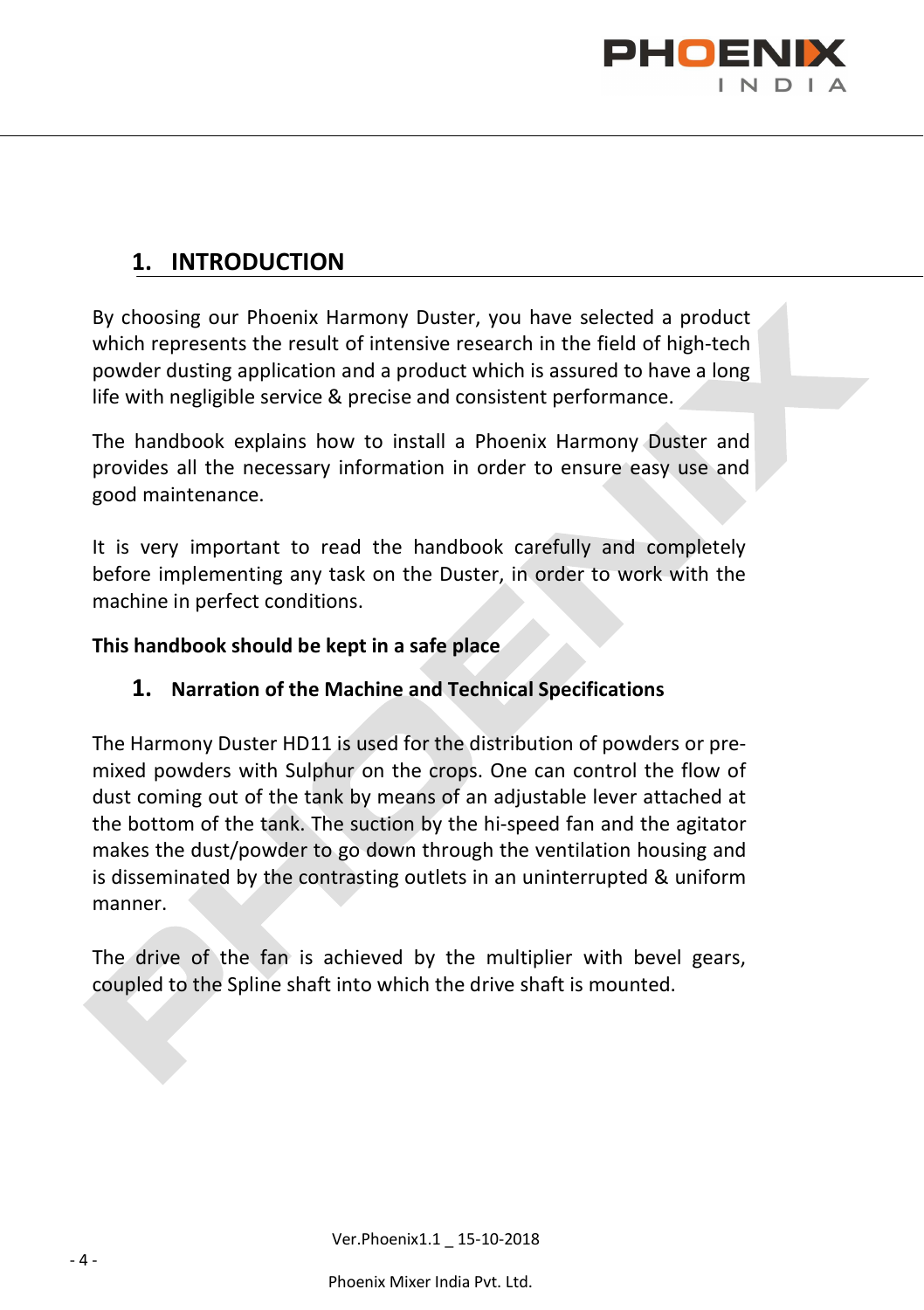

### 2. TECHNICAL SPECIFICATION

| Tank                       | With capacity from 50 kg to 75             |
|----------------------------|--------------------------------------------|
| <b>Mechanical Agitator</b> | Inside the tank                            |
|                            |                                            |
| Dust flow control          | With lever from position 0 to position 5   |
|                            | with output From 0 kg/min to 7 Kg/min.     |
| Ventilator                 | In steel dynamically balanced              |
|                            | Load bearing, with 3 point linkage as      |
| Iron Frame                 | standard                                   |
| Ventilator housing         |                                            |
| and gearbox                | In anti-corrosion aluminum fusion          |
|                            | In aluminum fusion with helicoidal bevel   |
|                            | gears in                                   |
|                            | tempered steel with EP 220 Oil bath        |
| Multiplier                 | lubrication                                |
|                            | In the middle of the spline shaft standard |
|                            | Z6 1"3/8 with maximum PTO speed of 540     |
| Universal Joint            | rpm.                                       |
| Power absorption           | About 5/6 Cv                               |
| Weight (Kg)                | 46 Kg                                      |
| Width with fans            | 1050 mm                                    |
| Height (mm)                | 1070 mm                                    |
| Depth (mm)                 | 500 mm                                     |
|                            |                                            |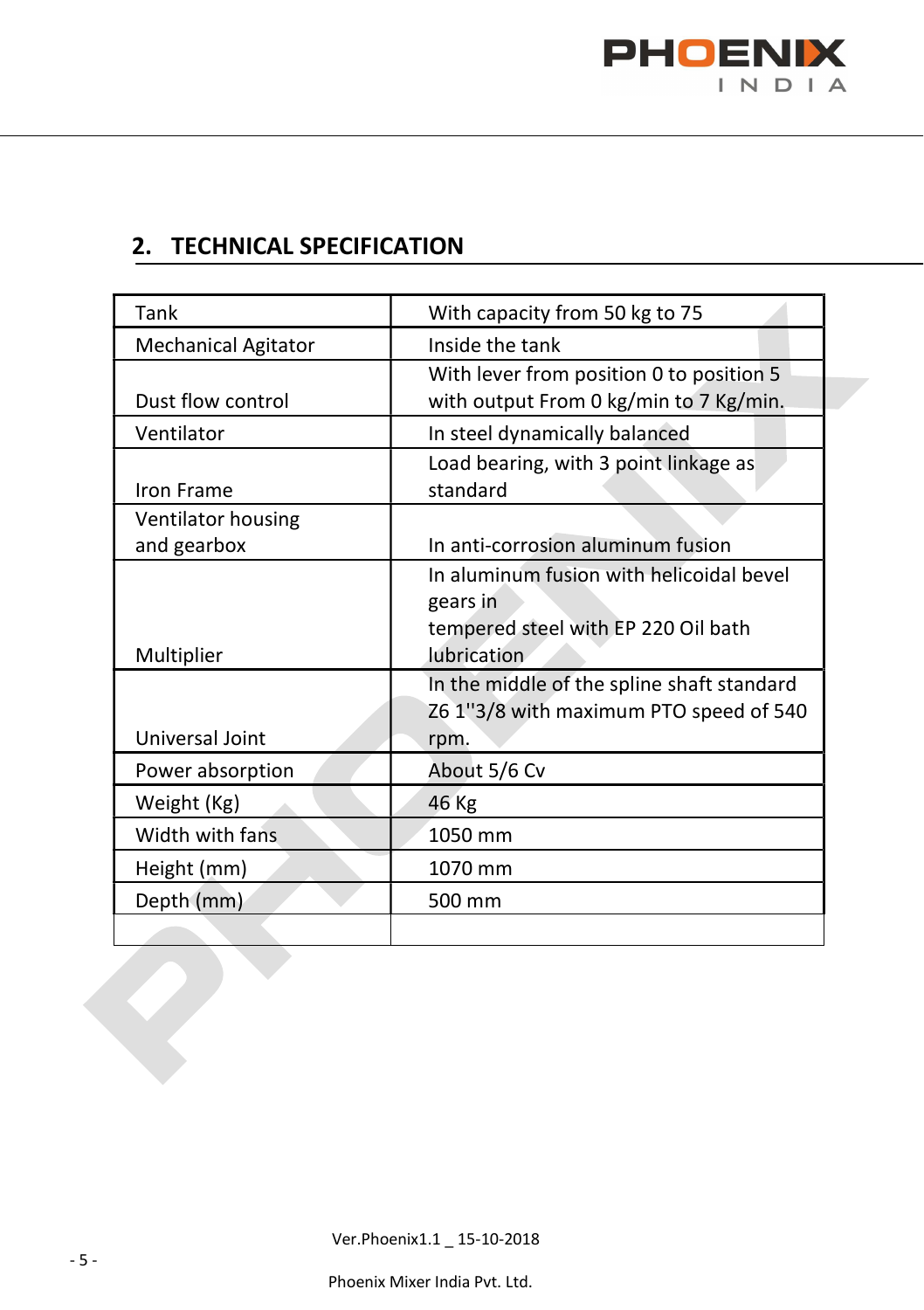

#### 3. SAFETY PRECUATIONS

It is dangerous to get close to the moving/rotating parts after the Duster is mounted on the tractor with the engine running and the shaft engaged. Do not place hand, sticks or any object similar in the vicinity of the tank, the fan or the PTO shaft. Whenever there is a need to service these parts the PTO start –up lever must be placed into neutral, tractor must be switched off and the key removed from the panel.

Always check the safety devices before starting to use the Duster.

Do not use the Duster for purposes other than that for which it was intended.

Read carefully the technical data sheets of the products to be used. It is possible to use any type of sulphur and/ or per-mixed powder products. Remember that the agitator inside the tank facilitates the performance of the duster but not the actual mixing of the product.

Do not leave the driving position while the Duster is in operation.

In the event of any breakdown immediately stop using the machine and seek assistance from qualified personnel. Do not use the Duster unless it is repaired and certified for next usage.

Always use genuine spare parts in case of any replacements.

In the event of smoke being detected in the fan area shut – off the dust flow control lever and immediately disengage the power take –off (PTO) and then take necessary actions.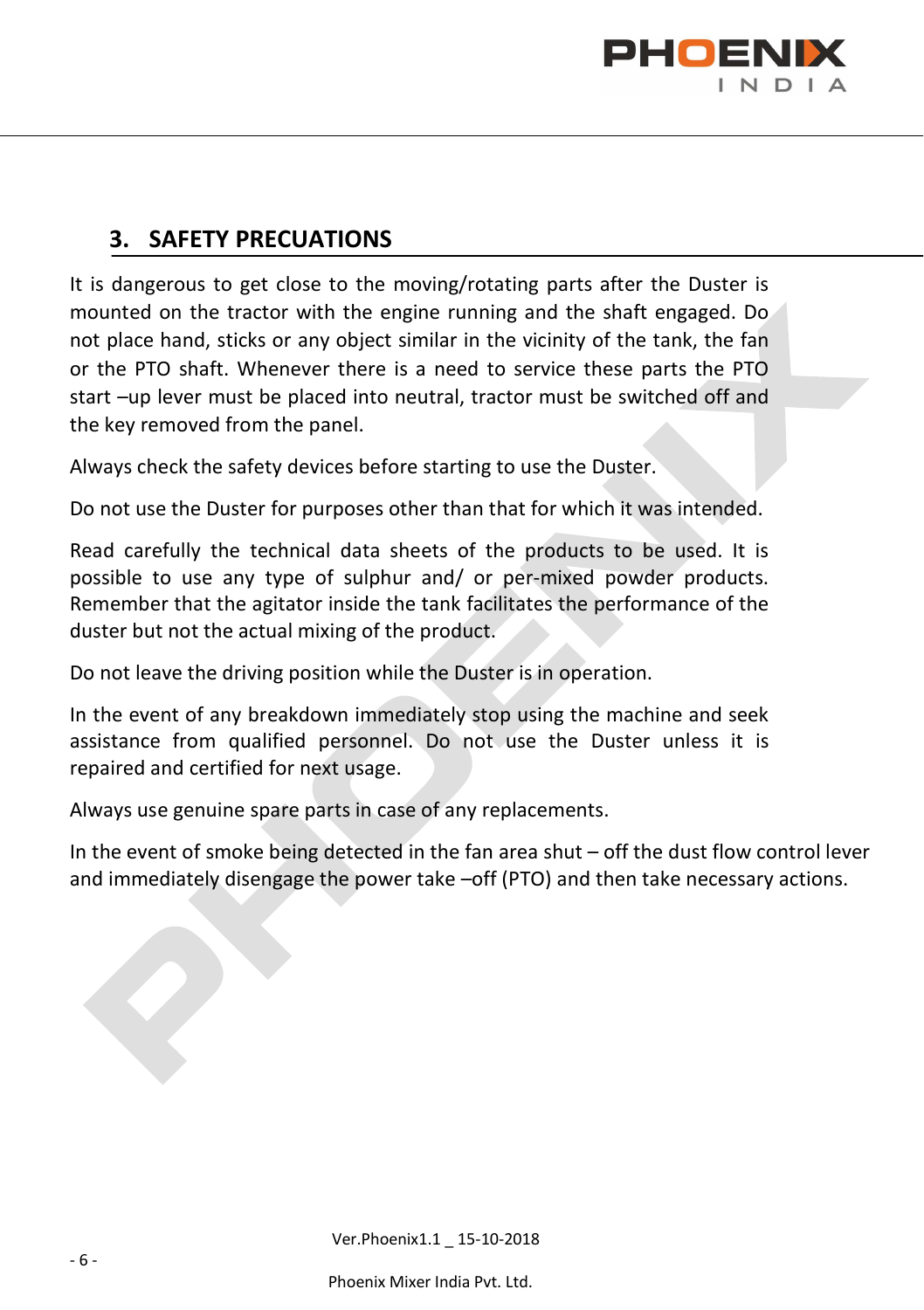

## 4. MACHINE INSTALLATION :

For ease in logistics some parts have been placed inside the tank and subsequently needs to be assembled.

The arrangement of wavering chains helps obtain finest control of the diffusers and at the same time the right oscillation in the event of any impact.



Harmony Duster HD11

While holding the chains on the upward facing fans, attach the same with the opposite clamps to the ventilator housing outlets; then connect the chains to the hooks of the tank adjusting the fan for optimum distribution of the power on the crop. Where there are lateral locking mechanisms, fix them in place with the lever facing upwards, between the crankcase ventilator and the diffusers.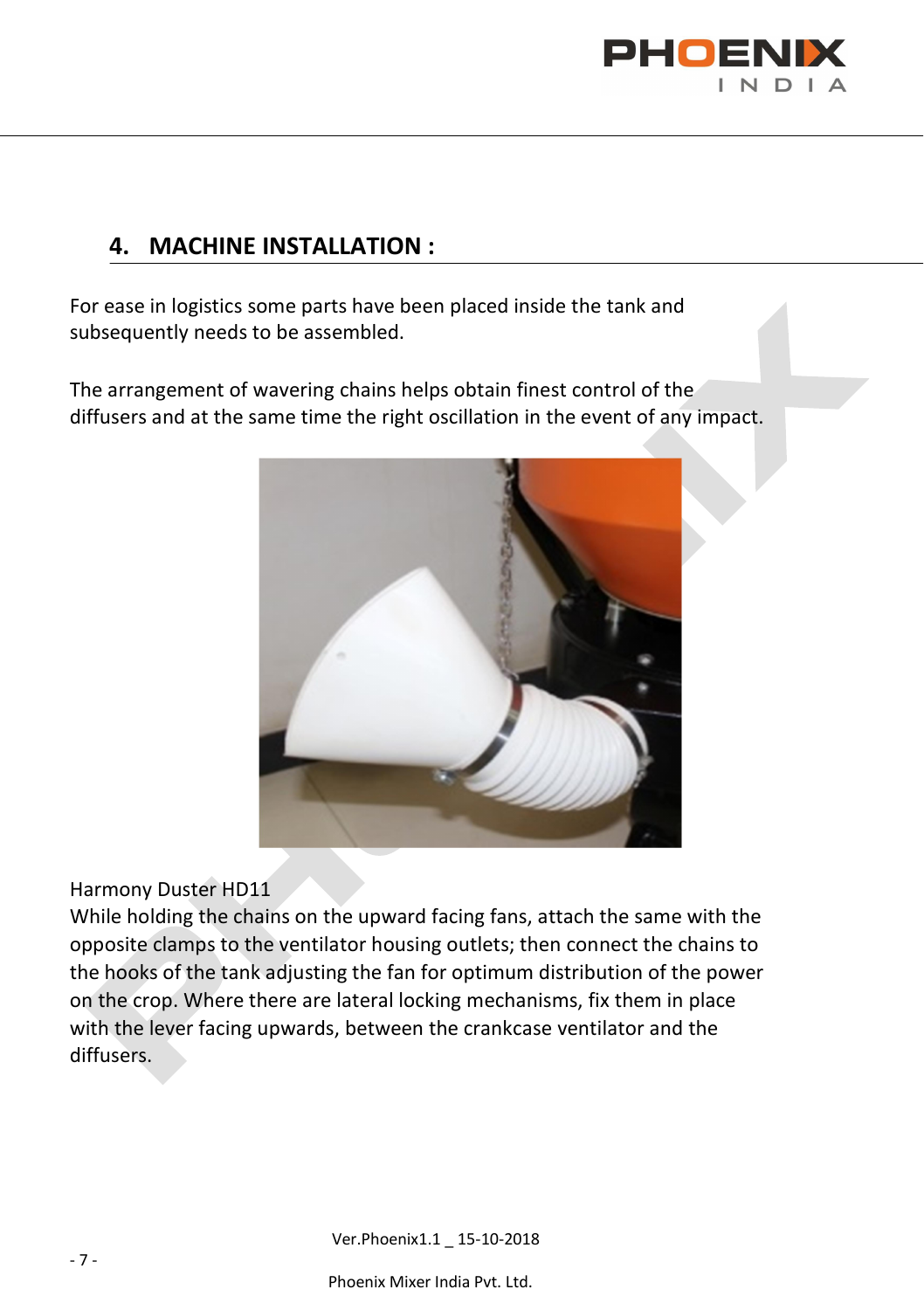

#### 5. STARTING UP AND USING THE MACHINE

When mounting the Duster to the tractor first turn off the engine, remove the key from the panel and activate the parking brake.

Proceed with the attachment operation inserting the attachments in the appropriate holes and connecting the third point taking care to insert all of the shear pains.



Connect the drive shaft to the PTO of the duster ensuring that the locking pin in the shaft is positioned in the appropriate cavity finally attach the safety chains provided to the shaft

Adjust the machine so that it is in the center of the tractor lifter and sufficiently fixed; adjust the third point so that the duster assumes an almost vertical position.

Ver.Phoenix1.1 \_ 15-10-2018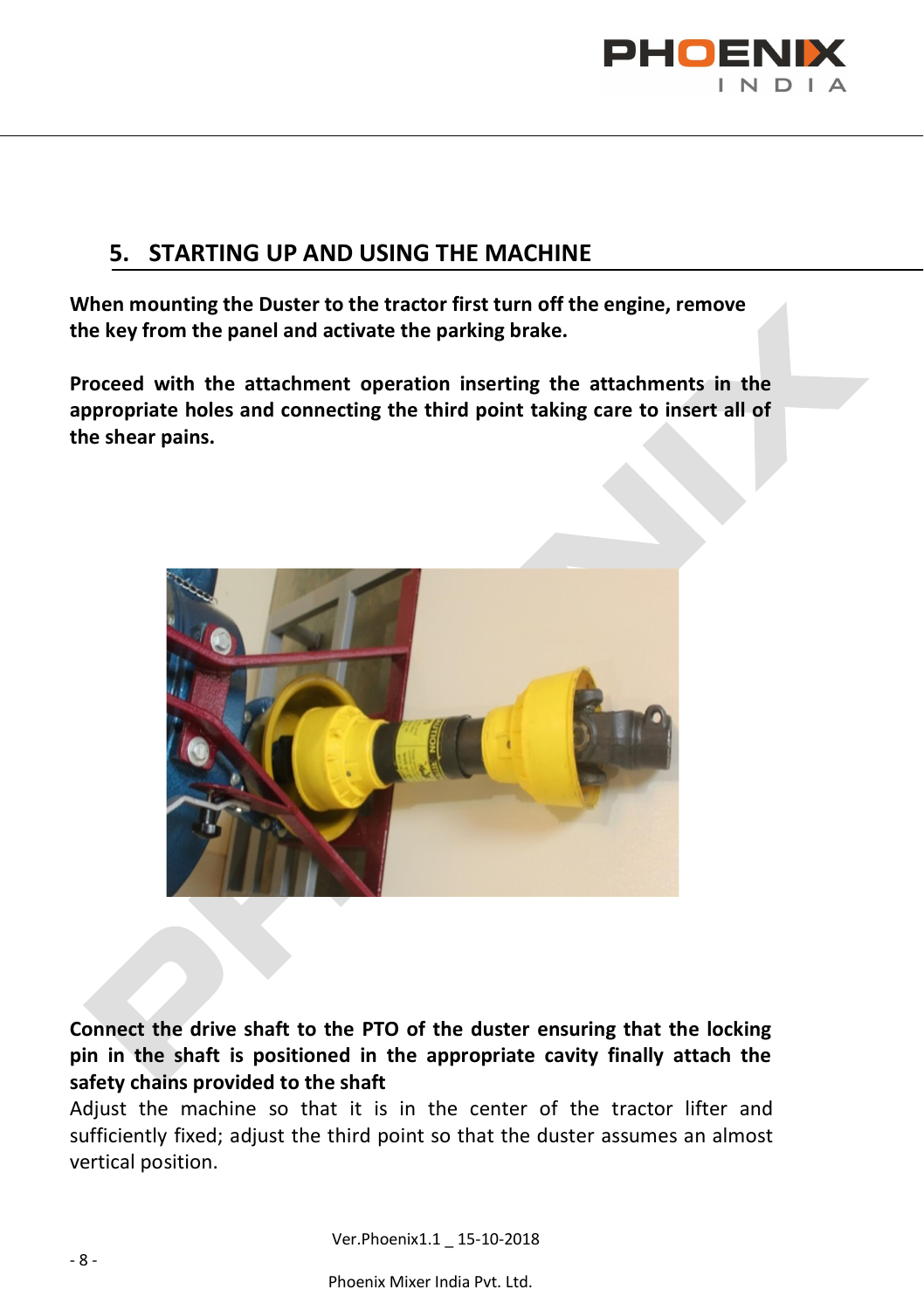

Check that the length of the drive shaft is appropriate in all of the positions & lifter. A long drive shaft could stress and damage the gear mechanisms of the machine.

Before proceeding with filling the tank with Powder, which must be done only in the field of operation, proceed in the following manner.

- Check that the dust flow control lever is position 0 ( locked position) and start the machine while empty for a few seconds.
- Check that the dust tank and the ventilator housing are dry. Inside the tank Is a mechanical agitator so when the machine is in operation or even if it is positioned on the tractor ready for use it is forbidden to enter within the operation radius of the tank.
- The treatment product must not be damp as it could undermine the uniform application of the treatment. Use only hermetically sealed products in order to avoid any possible impurities entering the tank. For treatments carried out during warm seasons in cases of humidity it is advisable to leave the product in the sun for a few hours before making the treatment.
- Pour the product into the tank taking care that parts torn off the packet don't fall in; close the tank with the opposite lid.
- When starting up the machine always engage the PTO slowly taking care if possible to not cause any kickbacks.
- Adjust the flow of the product with the opposite lever or remote control, referring to the numbered (Pos. from 1 to 5) located on the cover of the ventilator housing. In order to establish the dose per hectare it is necessary to refer to temporal units of measure; with the duster in operation with the lever in poison 1 it distributes around 1.4 Kg/minute of Sulphur. The quantity distributed per hectare depends on the speed of operation or the dispersion of the product based on the type of facility to be treated. Once the dose has been established position the opposite locking mechanism in order to enable rapid opening –closing.
- Sulphur dust is biological product. During use or when filling the tank it is up to the operator whether to use protective overalls, gloves, goggles or a protective helmet.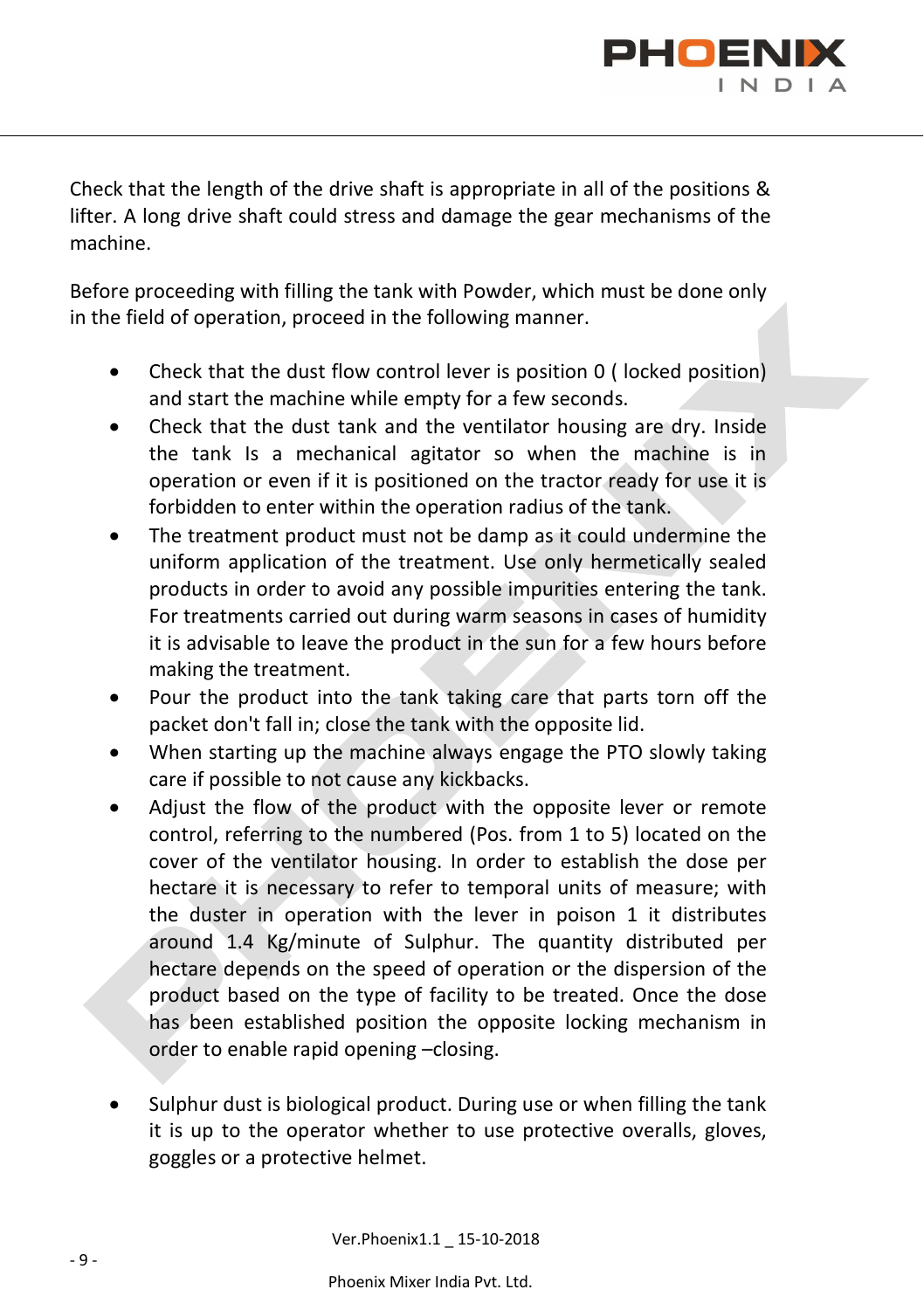

# 6. SERVICING AND MAINTENANCE :

All maintenance must be carried out when the duster is disconnected from the tractor. There is no requirement to use special tools.

It is necessary to store the duster with the dust tank absolutely empty.

Do not wash the duster with water or similar liquids.

It is advisable to lubricate the dust cap on the bottom of the tank at least once year at the end of each treatment in the case of remote flow control. In order to lubricate, close the dust flow lever and with the aid of an oiler inside the tank, oil the perforations on the bottom; afterwards activate the lever to open and close several times.

Before every treatment check visually the oil level from speculates of the multiplier.

If necessary fill up the oil level with lubricant EP 200. Replace completely the oil from the multiplier after 500 worked hours (Quantity Lt 0.3 for HD 11 series). Every 200 hours check the degree of viscosity and purity oil with outside temperatures of 40 degree centigrade and more, one advises to use synthetic oil.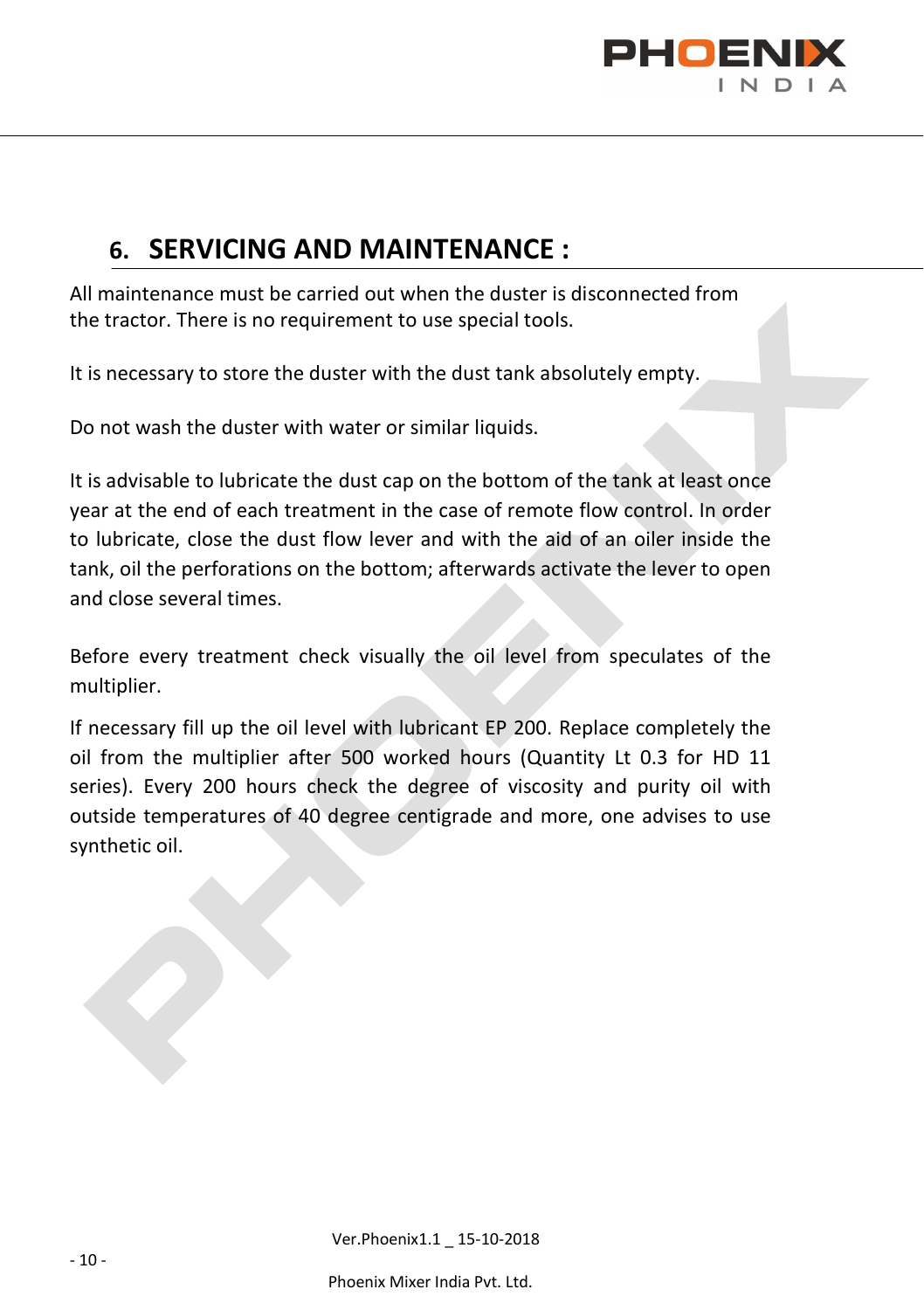

### 7. WARRANTY AND DISCLAIMER

The Duster is guaranteed against any material or manufacturing defect for 1 year from the date of delivery.

The guarantee comprises the replacement of the parts recognized as being defective & returned ex-works to our headquarters at Dahanu; labour costs for carrying out repairs is not included. We would remind you that it is advisable to effect a grant start –up of the PTO, repeated kickbacks with high revs and tractors with a high horse power cold cause damage to the gears even with a perfectly mounted box and it is therefore advisable to use a card an with a limiter particularly for double clutch track .

The warranty will be null and void in the case of any of the following:

- The duster with a PTO speed that exceeds 550 rpm.
- Stones, sticks, etc getting jammed in the moving parts of the machine.
- Any modifications being made to the Duster by the buyer.

The persistence in using the duster after the detection of any anomaly. Changes to the machine brought about by the incorrect actions of the operator.

The manufacturer accepts no liability whatsoever for any eventual damage to persons, animals or objects caused by an improper use of the duster or by the operator in a manner different to that indicated in the current leaflet